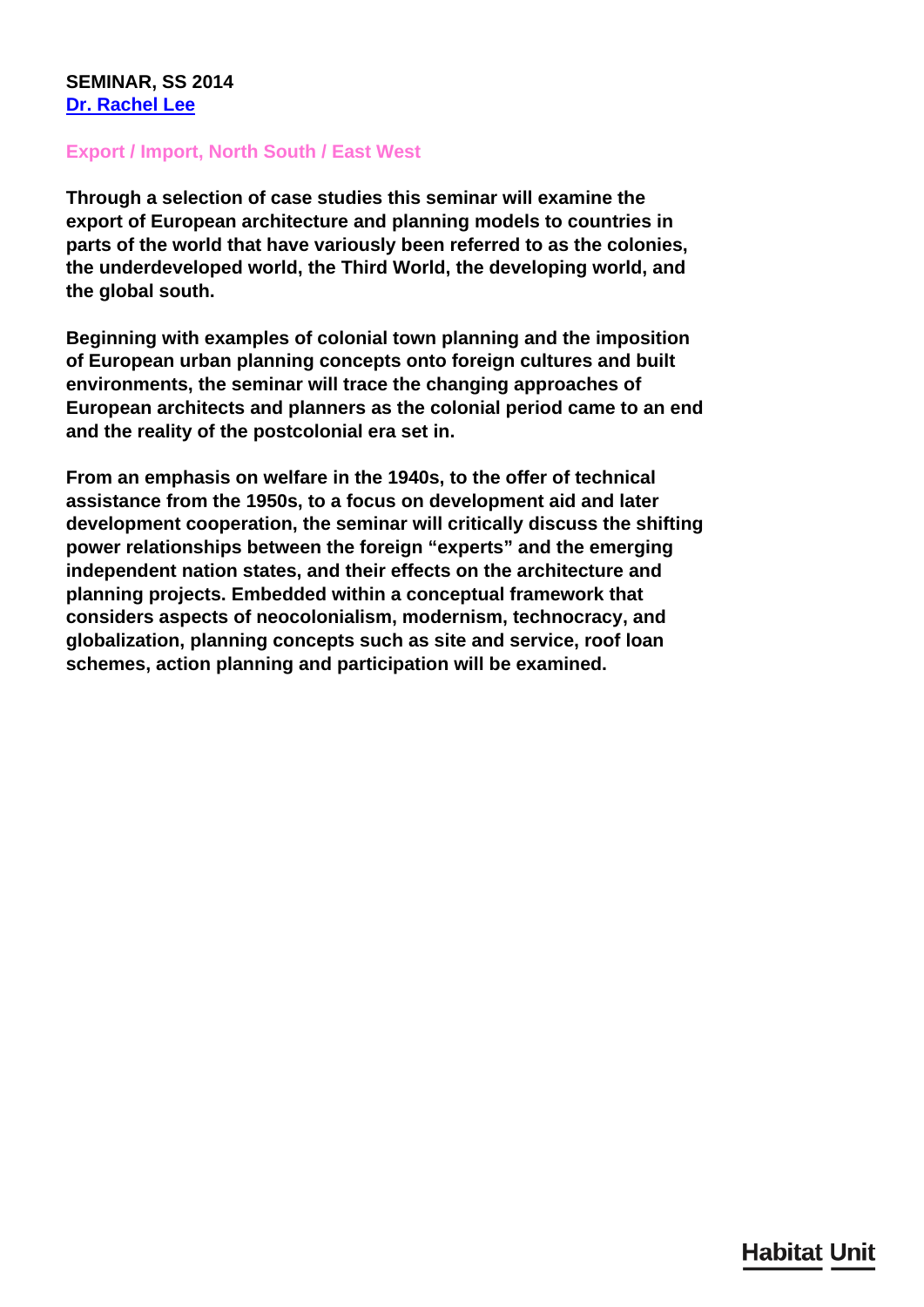## **North South** / East West



Through a selection of case<br>studies this seminar will examine the export of European architec<br>ture and planning models to countries in parts of the world that have variously been referred to as the colonies, the under-developed world, the Third<br>World, the developing world, and<br>the global south.

Beginning with examples of co-**Ionial town planning and the imposition of European urban** planning concepts onto foreign<br>cultures and built environments, the seminar will trace the chang ing approaches of European<br>architects and planners as the<br>colonial period came to an end and the reality of the postcolonial era set in.

From an emphasis on welfare in<br>the 1940s, to the offer of technic al assistance from the 1950s, to a focus on development aid and later development cooperation. the seminar will critically discuss<br>the shifting power relationships etween the foreign "experts and the emerging independent<br>nation, the second half win contribution states, and their effects<br>on the architecture and planning centrate on architecture and<br>contribution a contribution of the conducted by<br> $\frac{1}{2}$ ceptual framework that considers aspects of neocolonialism, modernism, technocracy, and globalization, planning concepts such as site and service, roof loan schemes, action planning and the Third World, this will also participation will be examined.



will examine examples from the growing agency of actors in<br>across the world by individuals, the global South. nations and international organisations such as the UN and the World Bank, in order to analyse the impact of the Cold tecture and planning teams As well as outlining the battle for political and economic hege-

mony between East and West in reveal unlikely cooperations

While the first half of the seminar between the Cold War rivals and

Seminar, 3 ECTS

Application

Teaching day<br>Tuesday, 12 am - 2 pm, A 608

First meeting<br>April 29, 2014, A 606

Dr. des. Rachel Lee rachel.lee@tu-berlin.de

Sign-up list at<br>Habitat Unit, A 624

**Habitat Unit** 

While the first half of the seminar will examine examples from across the world by individuals, nations and international organisations such as the UN and the World Bank, in order to analyse the impact of the Cold War on development cooperation, the second half will concentrate on architecture and planning projects conducted by East and West German architecture and planning teams. As well as outlining the battle for political and economic hegemony between East and West in the Third World, this will also reveal unlikely cooperations between the Cold War rivals and the growing agency of actors in the global South.

## **Habitat Unit**